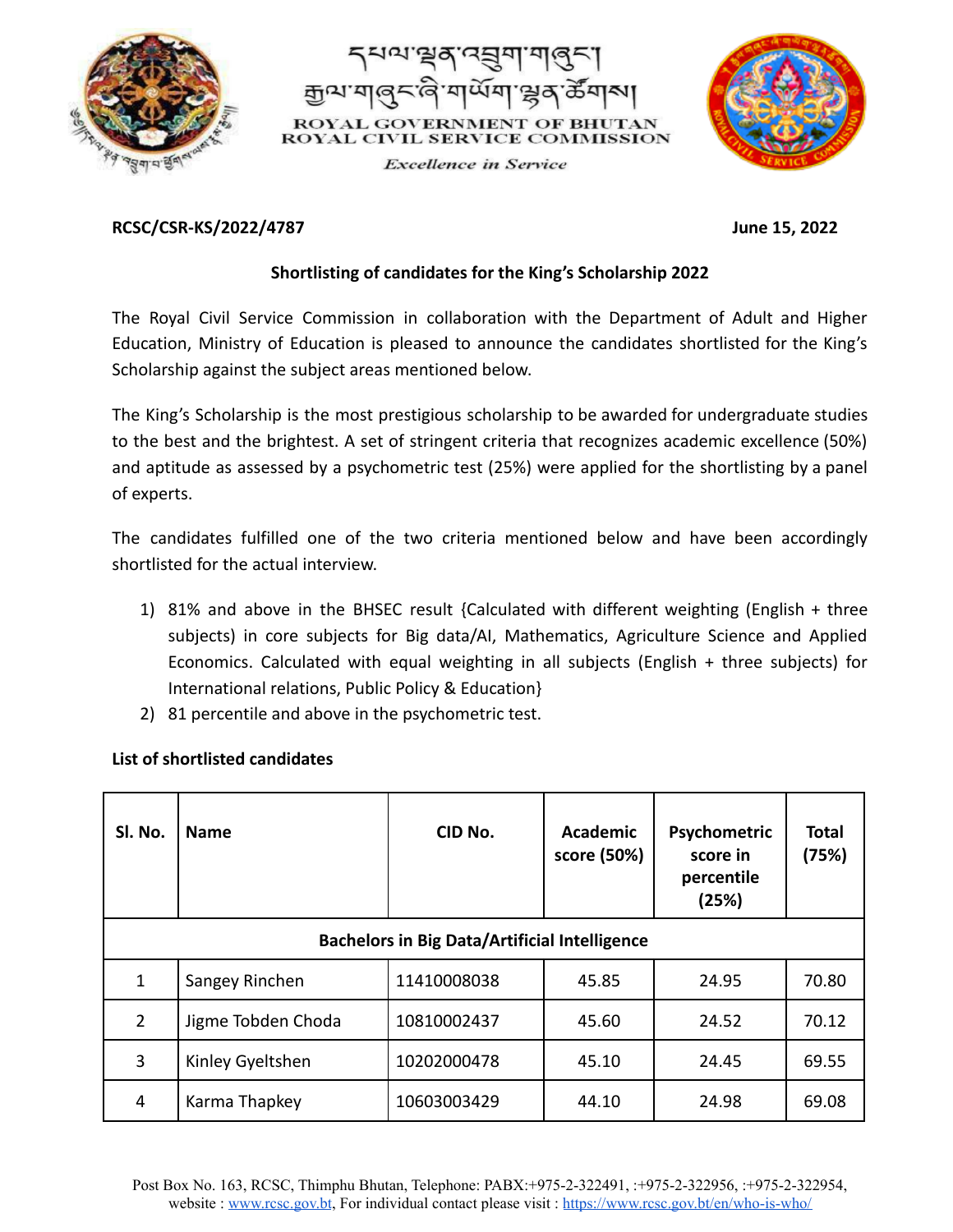

ক্ৰুণ্ডাম্ম N1 ROYAL GOVERNMENT OF BHUTAN **ROYAL CIVIL SERVICE COMMISSION** 



**Excellence** in Service

| 5                                 | Tashi Nima                         | 11704004011                     | 44.30 | 24.74 | 69.04 |  |
|-----------------------------------|------------------------------------|---------------------------------|-------|-------|-------|--|
| 6                                 | Chimi Lhamo                        | 11608004124                     | 44.65 | 24.21 | 68.86 |  |
| 7                                 | Kencho Tshephel Dorji              | 10801003566                     | 44.15 | 24.07 | 68.22 |  |
| 8                                 | Nima Sangay                        | 11003000881                     | 43.45 | 24.19 | 67.64 |  |
| 9                                 | Tshewang Yeshi                     | 10710002810                     | 43.85 | 23.54 | 67.39 |  |
| 10                                | Kezang Tobgay                      | 11107007851                     | 42.50 | 24.50 | 67.00 |  |
|                                   |                                    | <b>Bachelors in Mathematics</b> |       |       |       |  |
| $\mathbf{1}$                      | Pema Chezom                        | 11603002063                     | 44.60 | 24.93 | 69.53 |  |
| $\overline{2}$                    | Jigdrel Jurmey Choden              | 10701002412                     | 40.60 | 24.62 | 65.22 |  |
| 3                                 | Phuntsho Wangmo                    | 10811002724                     | 41.50 | 22.36 | 63.86 |  |
| 4                                 | <b>Ugyen Singye</b>                | 10202001323                     | 41.00 | 22.17 | 63.17 |  |
| 5                                 | Norbu Gyeltshen                    | 11513006673                     | 42.15 | 20.71 | 62.86 |  |
| 6                                 | Cheki Gyeltshen                    | 10603002939                     | 43.30 | 19.18 | 62.48 |  |
| $\overline{7}$                    | <b>Lham Tshering</b>               | 10604002210                     | 38.55 | 23.04 | 61.59 |  |
| 8                                 | Tshewang Dorji                     | 10501001758                     | 36.60 | 22.44 | 59.04 |  |
| 9                                 | Rinzin Dorji                       | 11302003339                     | 36.15 | 22.29 | 58.44 |  |
| <b>Bachelors in Public Policy</b> |                                    |                                 |       |       |       |  |
| $\mathbf{1}$                      | Yeshi Choden Selden                | 12005000976                     | 44.38 | 24.91 | 69.28 |  |
| $\overline{2}$                    | Sonam Yangki                       | 11312003613                     | 43.38 | 22.48 | 65.86 |  |
| 3                                 | Nima Woesel                        | 11505005220                     | 43.00 | 21.36 | 64.36 |  |
| 4                                 | Pema Youden                        | 11107007648                     | 43.88 | 19.97 | 63.84 |  |
| 5                                 | Nangsen Khendum<br><b>Tshering</b> | 11505005320                     | 38.75 | 24.76 | 63.51 |  |
| 6                                 | Yeshi Dema                         | 11914002377                     | 39.25 | 23.95 | 63.20 |  |

Post Box No. 163, RCSC, Thimphu Bhutan, Telephone: PABX:+975-2-322491, :+975-2-322956, :+975-2-322954, website : [www.rcsc.gov.bt](http://www.rcsc.gov.bt), For individual contact please visit : <https://www.rcsc.gov.bt/en/who-is-who/>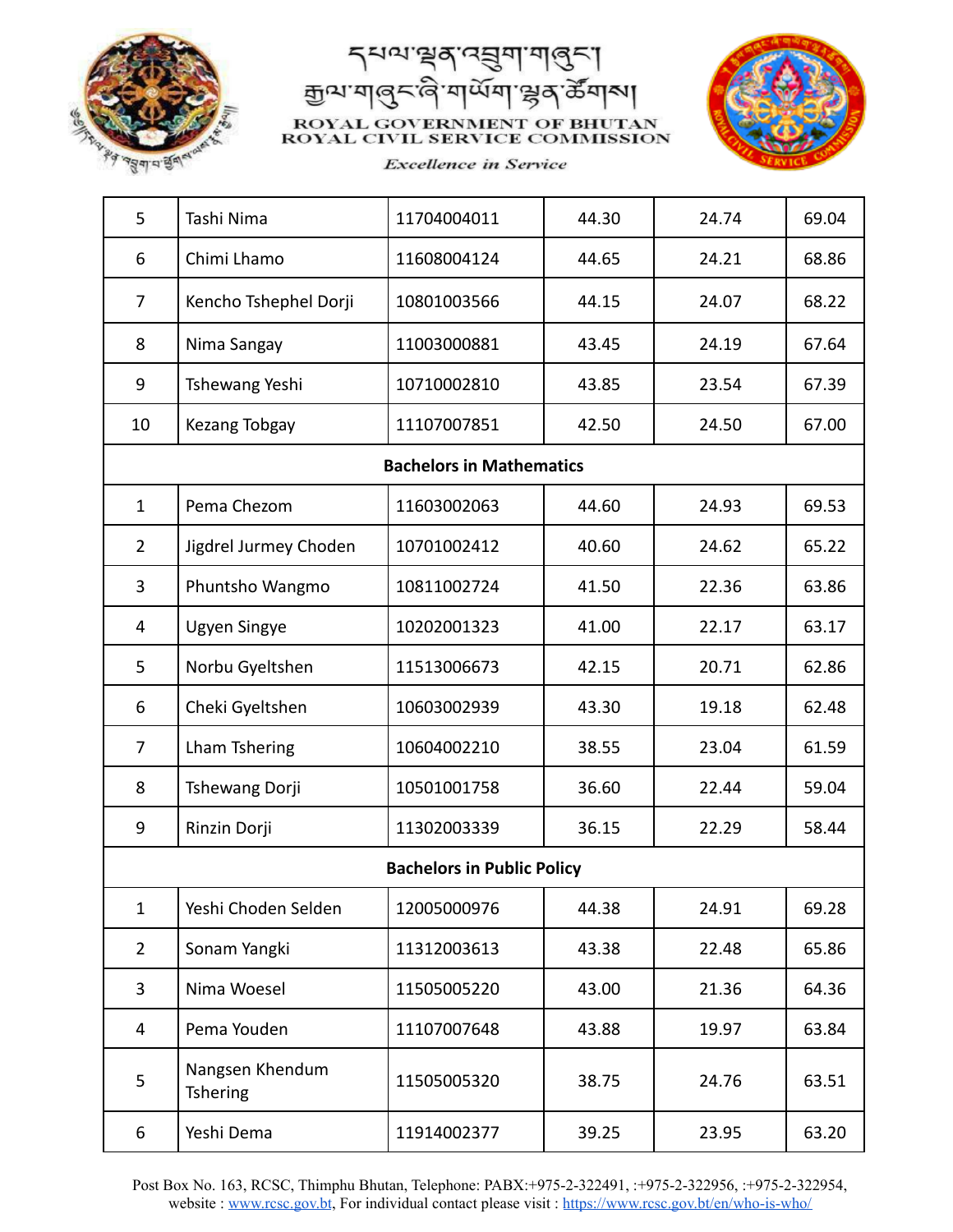

ক্ৰুথে'যা  $\mathbb{R}^2$ NI ROYAL GOVERNMENT OF BHUTAN **ROYAL CIVIL SERVICE COMMISSION** 



**Excellence** in Service

| $\overline{7}$                | Rada Dorji                 | 10302000619                                 | 39.13 | 23.87 | 63.00 |
|-------------------------------|----------------------------|---------------------------------------------|-------|-------|-------|
| 8                             | Sonam Yangdon              | 10705004997                                 | 40.00 | 22.77 | 62.77 |
| 9                             | Pema Choden                | 12004004729                                 | 39.88 | 21.67 | 61.54 |
| 10                            | Phuntsho Choden            | 10905002467                                 | 37.50 | 23.40 | 60.90 |
|                               |                            | <b>Bachelors in International Relations</b> |       |       |       |
| $\mathbf{1}$                  | Tshering Yangchen<br>Lhamo | 10708003503                                 | 43.25 | 24.38 | 67.63 |
| $\overline{2}$                | Tshoki Lhamo               | 10709004629                                 | 43.63 | 23.35 | 66.97 |
| 3                             | Karma Selden               | 11506006378                                 | 43.63 | 22.75 | 66.37 |
| 4                             | Choki Om                   | 11704003838                                 | 43.38 | 22.70 | 66.08 |
| 5                             | Kelzang Deki Gyeltshen     | 11407002497                                 | 40.75 | 24.88 | 65.63 |
| 6                             | Lhaki Dem                  | 10504002340                                 | 43.50 | 21.79 | 65.29 |
| $\overline{7}$                | Tshering Wangmo            | 11911001559                                 | 41.13 | 23.83 | 64.95 |
| 8                             | Sonam Rinchen              | 10502001382                                 | 40.88 | 23.20 | 64.08 |
| 9                             | Yoesel Dema seldrup        | 11306001191                                 | 42.13 | 21.91 | 64.03 |
| 10                            | Bachu Chewang Pelden       | 11701003651                                 | 41.88 | 22.03 | 63.90 |
| <b>Bachelors in Education</b> |                            |                                             |       |       |       |
| $\mathbf{1}$                  | Jamyang Ugyen Tshomo       | 11603002781                                 | 42.38 | 24.33 | 66.71 |
| $\overline{2}$                | Chonga Lham                | 11914002136                                 | 41.13 | 24.11 | 65.24 |
| 3                             | Sanjeev Rai                | 10211005879                                 | 41.00 | 23.61 | 64.61 |
| 4                             | Sonam Yangzin Choden       | 11101002256                                 | 42.13 | 22.46 | 64.59 |
| 5                             | Ugyen Lodey                | 10702002219                                 | 41.13 | 22.77 | 63.90 |
| 6                             | Chokey Dema                | 10702002145                                 | 42.13 | 20.40 | 62.52 |
| 7                             | Sonam Wangchuk             | 11005000524                                 | 42.50 | 19.82 | 62.32 |

Post Box No. 163, RCSC, Thimphu Bhutan, Telephone: PABX:+975-2-322491, :+975-2-322956, :+975-2-322954, website : [www.rcsc.gov.bt](http://www.rcsc.gov.bt), For individual contact please visit : <https://www.rcsc.gov.bt/en/who-is-who/>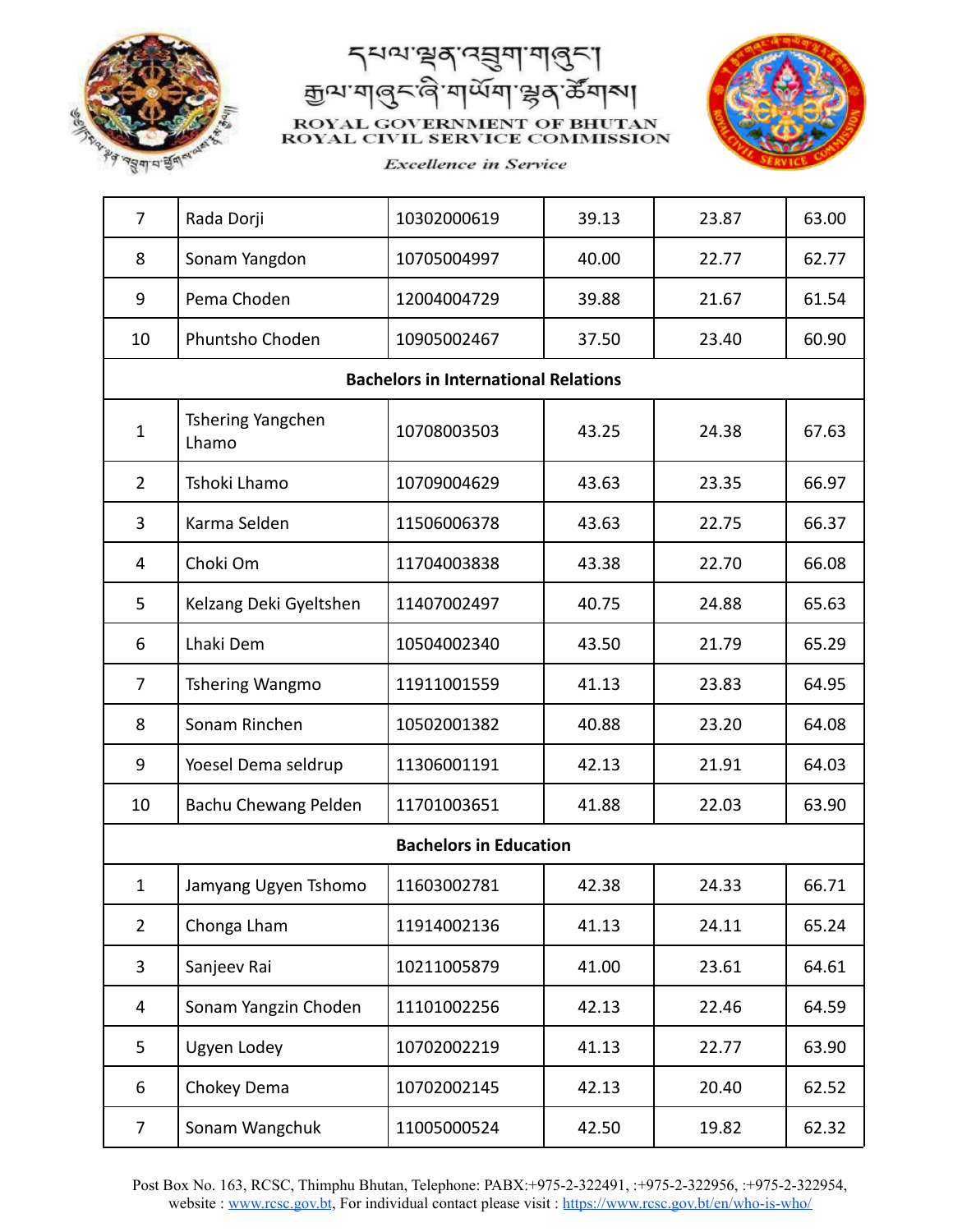

ক্ৰুণ্ডাম্ম N1 ROYAL GOVERNMENT OF BHUTAN **ROYAL CIVIL SERVICE COMMISSION** 



**Excellence** in Service

| 8                                       | Pelden Wangchuk          | 11911000178                           | 38.25 | 22.87 | 61.12       |  |
|-----------------------------------------|--------------------------|---------------------------------------|-------|-------|-------------|--|
| 9                                       | Sonam Choki              | 11411002990                           | 40.13 | 20.78 | 60.91       |  |
| 10                                      | Nim Pem                  | 10808002358                           | 38.88 | 21.98 | 60.86       |  |
|                                         |                          | <b>Bachelors in Applied Economics</b> |       |       |             |  |
| $\mathbf{1}$                            | Chokyi Gyaltshen Wangdi  | 10503001775                           | 43.10 | 24.67 | 67.77       |  |
| $\overline{2}$                          | Jigmee Sithup Dorji      | 11405001045                           | 43.05 | 24.31 | 67.36       |  |
| 3                                       | Pema Yangchen            | 10713002852                           | 43.75 | 23.52 | 67.27       |  |
| 4                                       | Yeshi Choden             | 11503004954                           | 43.60 | 23.30 | 66.90       |  |
| 5                                       | Sonam Chokey             | 10603002836                           | 43.45 | 22.60 | 66.05       |  |
| 6                                       | Tandin Sithub Lhendup    | 11102004694                           | 43.45 | 18.82 | 62.27       |  |
| $\overline{7}$                          | Lhazin Yeshi Lhagyel     | 11512005892                           | 40.60 | 21.62 | 62.22       |  |
| 8                                       | Sonam Choden             | 11108001332                           | 43.10 | 18.10 | 61.20       |  |
| 9                                       | Lhaki Gyelmo             | 11407002745                           | 37.45 | 22.22 | 59.67       |  |
| 10                                      | <b>Tshering Wangchuk</b> | 11802002392                           | 38.35 | 20.81 | 59.16       |  |
| <b>Bachelors in Agriculture Science</b> |                          |                                       |       |       |             |  |
| $\mathbf{1}$                            | <b>Tshogyel Dema</b>     | 11503006068                           | 43.95 | 24.26 | 68.207<br>5 |  |
| $\overline{2}$                          | Dechen Zangmo            | 11504005794                           | 43.15 | 24.28 | 67.43       |  |
| 3                                       | Sonam Dechen Lhaki       | 11915002201                           | 40.75 | 24.69 | 65.437<br>5 |  |
| 4                                       | Sonam Dendup             | 11312001976                           | 43.4  | 20.93 | 64.325      |  |
| 5                                       | Tshodruk Tenzin Dorji    | 10805002578                           | 38.15 | 24.35 | 62.502<br>5 |  |
| 6                                       | Sizal Phuyel             | 11206007884                           | 42.1  | 19.97 | 62.067<br>5 |  |